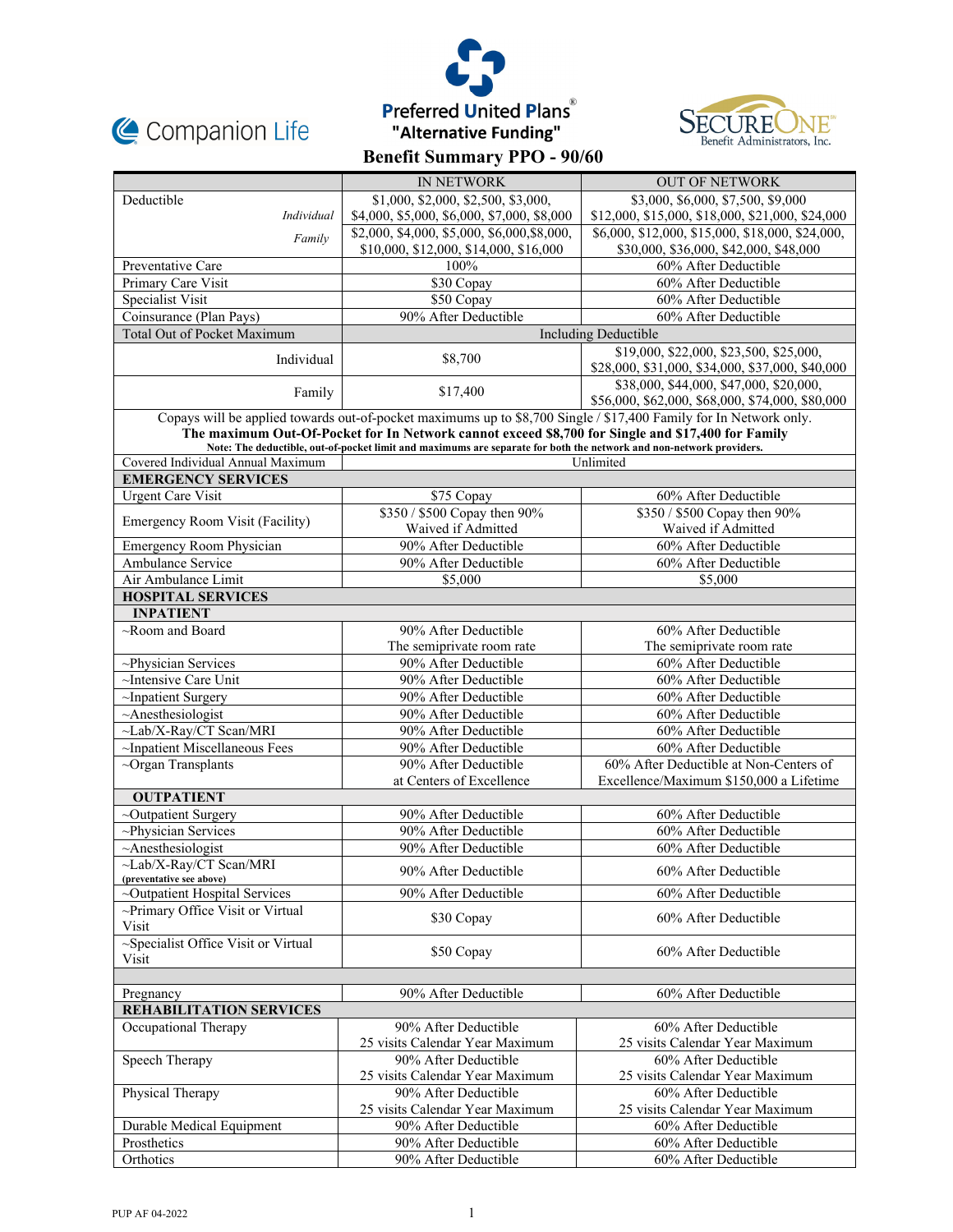





|                                        | <b>IN NETWORK</b>                                                                      |      | <b>OUT OF NETWORK</b>         |  |
|----------------------------------------|----------------------------------------------------------------------------------------|------|-------------------------------|--|
| <b>SKILLED NURSING FACILITY</b>        |                                                                                        |      |                               |  |
|                                        | 90% After Deductible                                                                   |      | 60% After Deductible          |  |
| $-Maximum$                             | 30 days for each care period                                                           |      | 30 days for each care period  |  |
| <b>HOME HEALTH CARE</b>                |                                                                                        |      |                               |  |
|                                        | 90% After Deductible                                                                   |      | 60% After Deductible          |  |
| $\sim$ Maximum per visit               | \$100                                                                                  |      | \$100                         |  |
| ~Maximum visits per Calendar Year      | 45                                                                                     |      | 45                            |  |
| <b>Outpatient Private Duty Nursing</b> | 90% After Deductible                                                                   |      | 60% After Deductible          |  |
| Hospice Care                           | 90% After Deductible                                                                   |      | 60% After Deductible          |  |
| <b>MENTAL DISORDER/SUBSTANCE ABUSE</b> |                                                                                        |      |                               |  |
| $\sim$ Inpatient & Outpatient          | 90% After Deductible                                                                   |      | 60% After Deductible          |  |
| <b>OTHER SERVICES</b>                  |                                                                                        |      |                               |  |
| Temporomandibular Joint Disorder       | 100% After Deductible                                                                  |      | 50% After Deductible          |  |
| (TMJ)                                  | Maximum benefit payable                                                                |      | Maximum benefit payable       |  |
|                                        | per calendar year is \$1,500                                                           |      | per calendar year is \$1,500  |  |
| Spinal Manipulation/Chiropractic       | 90% After Deductible                                                                   |      | 60% After Deductible          |  |
|                                        | \$1,000 Calendar Year Maximum                                                          |      | \$1,000 Calendar Year Maximum |  |
| <b>VISION CARE</b>                     | Up to \$300 Annual Max                                                                 |      | Up to \$300 Annual Max        |  |
|                                        | per covered member                                                                     |      | per covered member            |  |
| PRESCRIPTION DRUG COPAY                |                                                                                        |      |                               |  |
| Generic                                | \$5                                                                                    | \$15 | \$20                          |  |
| Preferred Brand Name                   | <b>OR</b><br>\$25                                                                      | \$40 | <b>OR</b><br>\$60             |  |
| Non-Preferred Brand Name               | \$50                                                                                   | \$80 | \$100                         |  |
| Tier IV                                | 25% copay for all Level IV drugs.                                                      |      |                               |  |
|                                        | Limited to \$5,000 per member copay per calendar year.                                 |      |                               |  |
| Mail Order                             | 2.5x the retail co-pay; 90-day supply                                                  |      |                               |  |
|                                        | Generic Drug Mandate; If a physician writes a prescription for a brand name drug and a |      |                               |  |
|                                        | generic is available, the covered person will be charged the brand name copay and the  |      |                               |  |
|                                        | difference in ingredient cost between the brand name and generic whether or not the    |      |                               |  |
|                                        | physician indicates "dispense as written" on the prescription.                         |      |                               |  |

# **Other Plan Information**

- If a generic drug is available but not dispensed, the Insured may be required to pay the difference between the generic and brand name drug cost.
- Treatments of any condition for which benefits are recovered under any Workers Compensation or Occupational Disease Law are excluded. Emergency services performed by non-participating providers will be paid at the in-network benefit levels contained in the plan document.
- Included as covered under the in-network benefits are: emergency room charges, emergency room physicians, laboratory and x-ray charges, radiologist and other charges incurred while being treated in the emergency room and subject to URC charges.
- Each child who is under the age of 26 years old may be covered under this Plan. When the dependent child reaches age 26, coverage will run through the end of the month of the child's 26<sup>th</sup> birthday.

# **Motor Vehicle Exclusion:**

# **For Residents of States With No-Fault Insurance (Michigan)**

**BENEFITS ARE NOT PAYABLE UNDER THIS PLAN FOR INJURIES RECEIVED IN AN ACCIDENT INVOLVING A MOTOR VEHICLE (AS DEFINED BELOW).** It is your responsibility to obtain Motor Vehicle insurance and designate it as the primary payer of medical benefits for you and your Family in the event of an auto accident. You will not have any medical expense coverage available for autorelated injuries under this Plan. If a Participant is involved in a Motor Vehicle Accident as a pedestrian and incurs medical expenses as a result of the Accident, this Plan will be the secondary payer and any other insurer that may have liability for the medical expenses Incurred by the Participant will be primary to this Plan.

# **Definition of Motor Vehicle**

"Motor Vehicle" means a car, truck, motor home, or other vehicle, including a trailer, operated, or designed for operation upon a public highway by power other than muscular power, which has more than 2 wheels. It does not include a motorcycle, moped, all-terrain vehicle (ATV), or offroad vehicle (ORV);

# **For Residents of States Without No-Fault Insurance (Ohio)**

**BENEFITS ARE NOT PAYABLE UNDER THIS PLAN FOR INJURIES RECEIVED IN AN ACCIDENT INVOLVING A MOTOR VEHICLE (AS DEFINED BELOW) UNLESS AT THE TIME OF THE ACCIDENT, THE INDIVIDUAL IS COVERED BY INSURANCE** for his or her own injuries (such as uninsured/under-insured motorist or personal injury coverage) with a per person coverage limit of at least \$2,000. If you are the owner or registrant of a Motor Vehicle, it is your responsibility to obtain medical coverage through your auto insurance policy with a per person coverage limit of at least \$2,000. Once this \$2,000 limit has been exhausted by the Participant, this Plan will then be the secondary payer and any insurer or other plan, policy, or person that may have liability for the medical expenses will be primary to this Plan.